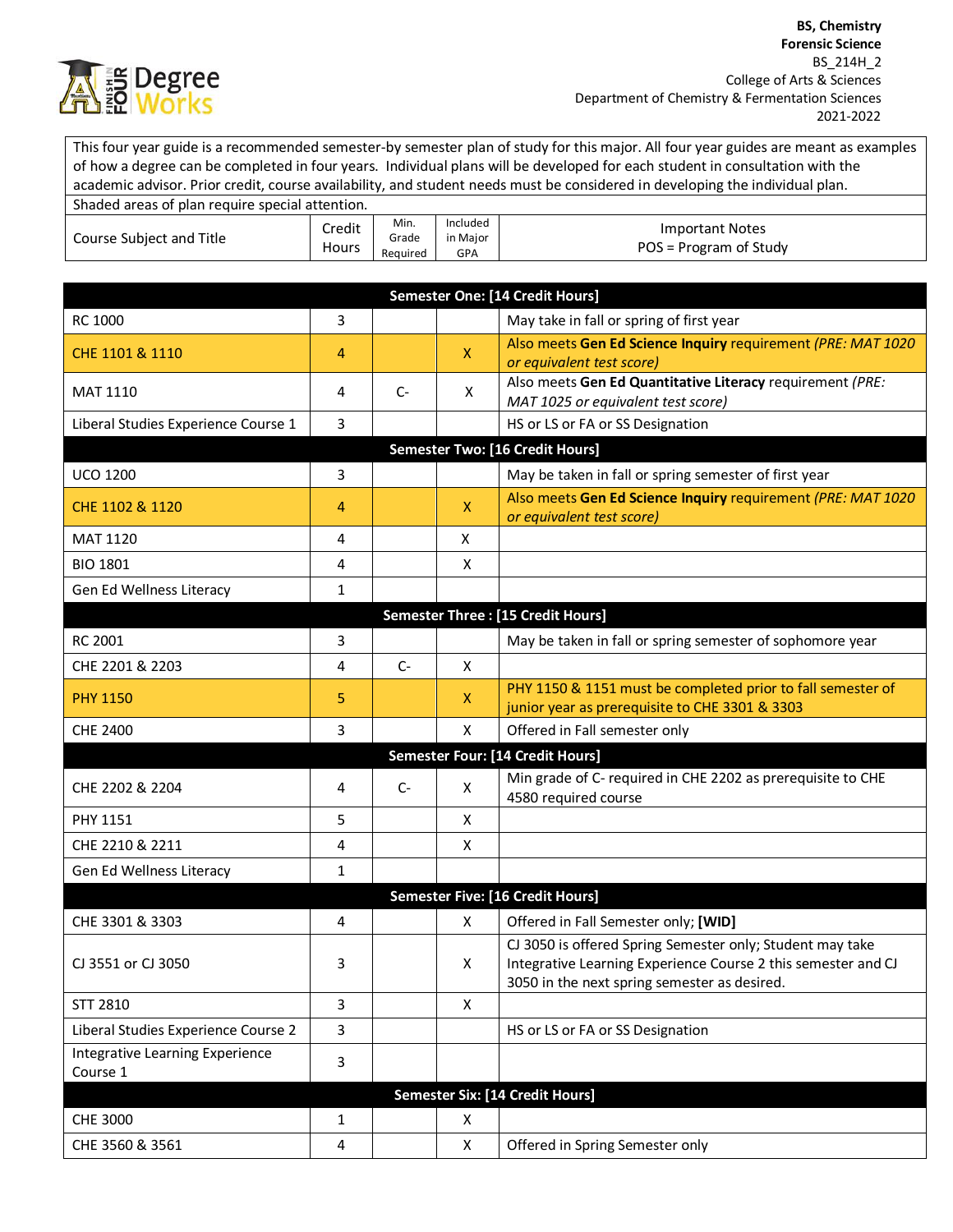

This four year guide is a recommended semester-by semester plan of study for this major. All four year guides are meant as examples of how a degree can be completed in four years. Individual plans will be developed for each student in consultation with the academic advisor. Prior credit, course availability, and student needs must be considered in developing the individual plan.

| Shaded areas of plan require special attention. |                        |                           |                             |                                                                                                         |
|-------------------------------------------------|------------------------|---------------------------|-----------------------------|---------------------------------------------------------------------------------------------------------|
| Course Subject and Title                        | Credit<br><b>Hours</b> | Min.<br>Grade<br>Required | Included<br>in Major<br>GPA | <b>Important Notes</b><br>POS = Program of Study                                                        |
|                                                 |                        |                           |                             |                                                                                                         |
| CHE 4630                                        | 3                      |                           | X                           | Offered in Spring Semester only                                                                         |
| CJ 3405                                         | 3                      |                           | X                           | Offered in Spring Semester only                                                                         |
| Integrative Learning Experience<br>Course 2     | 3                      |                           |                             | HS or LS or FA or SS Designation                                                                        |
|                                                 |                        |                           |                             | Semester Seven: [17 Credit Hours]                                                                       |
| CHE 3404                                        | 3                      |                           | X                           | Offered in Fall Semester only                                                                           |
| <b>CHE 4640</b>                                 | 4                      |                           | X                           | Offered in Fall semester only                                                                           |
| <b>BIO 3800</b>                                 | 4                      |                           | X                           |                                                                                                         |
| Liberal Studies Experience Course 3             | 3                      |                           |                             |                                                                                                         |
| Liberal Studies Experience Course 4             | 3                      |                           |                             | HS or LS or FA or SS Designation                                                                        |
|                                                 |                        |                           |                             | Semester Eight: [14 Credit Hours]                                                                       |
| <b>CHE 4800</b>                                 | 4                      |                           | X                           | Offered in Spring Semester only                                                                         |
| CHE 4000 or CHE 4900                            | $1 - 3$                |                           | X                           | CAPSTONE; If you take 3 hours here, you don't need the last<br>Free Elective in this semester schedule. |
| Integrative Learning Experience<br>Course 3     | 3                      |                           |                             |                                                                                                         |
| CHE 4580 & 4581                                 | 4                      |                           | X                           |                                                                                                         |
| <b>Free Elective</b>                            | $0 - 2$                |                           |                             | Take enough Free Electives to reach the minimum 120 required<br>for the degree                          |

| <b>General Requirements Summary</b> |         |                     |             |         |
|-------------------------------------|---------|---------------------|-------------|---------|
| Minimum                             | Gen Ed. |                     |             | Minimum |
| <b>Total Hours</b><br><b>Hours</b>  | Writing | Major GPA           | Overall GPA |         |
| 120                                 | 44      | RC 1000 and RC 2001 | 2.0         | 2.0     |

## **All CHE courses and all courses in Major Requirements area on Program of Study count in major GPA.**

| <b>General Education Program Model - 44 Semester Hours Total</b> |              |                                                                                 |
|------------------------------------------------------------------|--------------|---------------------------------------------------------------------------------|
| Program Categories                                               | <b>Hours</b> | Important Notes – Be sure to check for Gen Ed courses required in<br>your major |
| First Year Seminar                                               |              | Can be taken first or second semester of freshman year                          |
| <b>Wellness Literacy</b>                                         |              |                                                                                 |
| Quantitative Literacy                                            |              |                                                                                 |
| <b>First Year Writing</b>                                        |              | Can be taken first or second semester of freshman year                          |